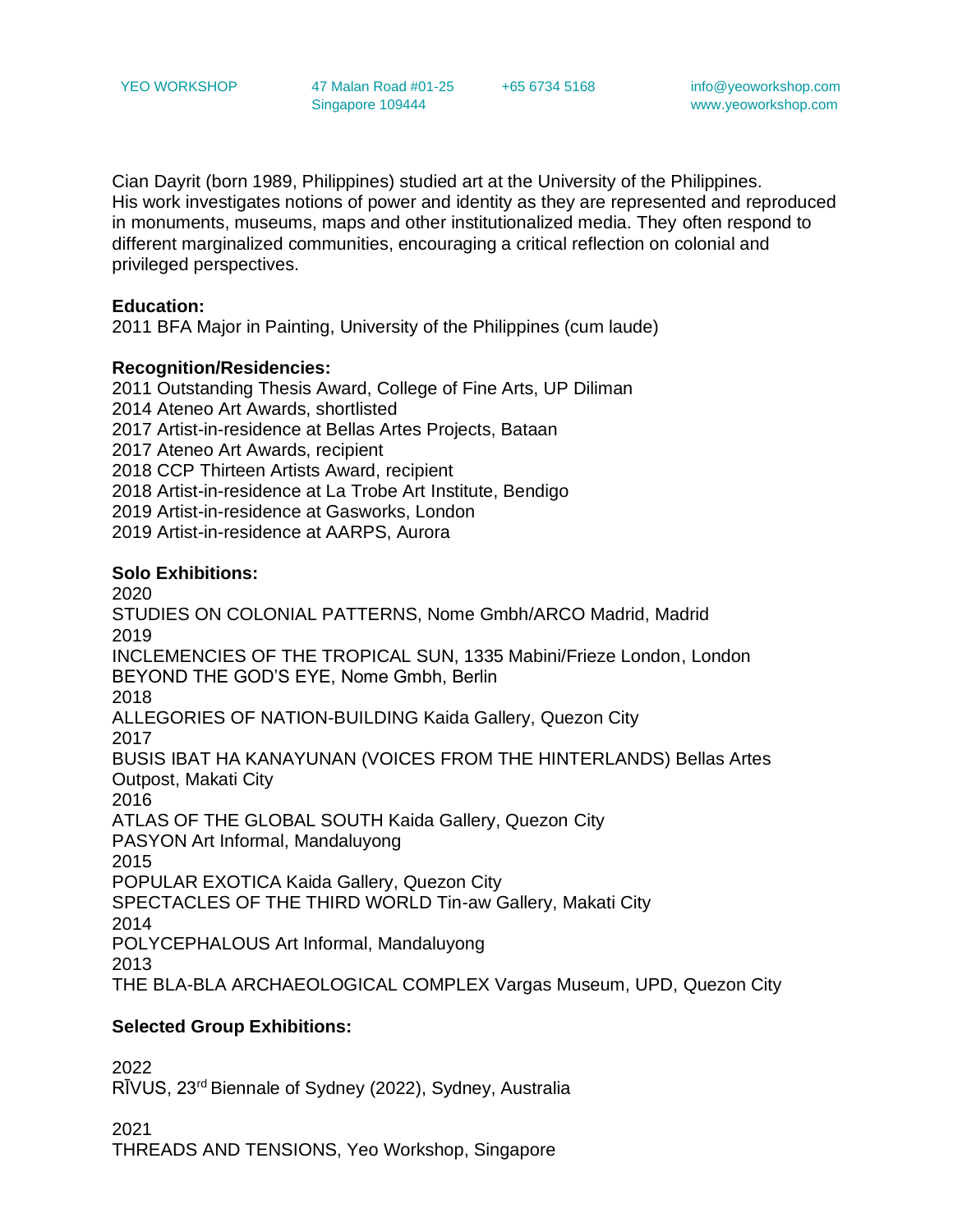YEO WORKSHOP 47 Malan Road #01-25 Singapore 109444

+65 6734 5168 info@yeoworkshop.com www.yeoworkshop.com

2020

STARTING AT THE FINISH LINE Blanc Gallery, Quezon City NECK OF THE WOODS Kaida Gallery, Quezon City THE CRACK BEGINS WITHIN, Berlin Biennale of Contemporary Art, Berlin WE MOVE AMONGST GHOSTS, Museum of Fine Arts and Ceramics, Jakarta CARPE DIEM, Galleria Duemilla/ ALT, Taguig

2019

FATHOM, Orange Project, Bacolod SOULS, SOIL AND SEA Art Informal, Mandaluyong BOUND, Drawing Room, Makati City PART OF THE LABYRINTH, GICBA, Gothenburg WHEN YOU SAY WE BELONG TO THE LIGHT WE BELONG TO THE THUNDER, EKKM, Tallin YUGTO, Kaida Gallery, Quezon City YUTA UG PAGBARUG, Ishmael Bernal Gallery, UPD, Quezon City FAR AWAY BUT STRANGELY FAMILIAR, Danubiana Museum, Danubiana WINNING BY LOSING, Centrocentro, Madrid MOTIONS OF THIS KIND, Brunei Gallery, School of Oriental and African Studies, London

2018

THIRTEEN ARTISTS AWARDS EXHIBITION, Cultural Center of the Philippines, Manila NEW.S.FEED Tam-awan Gallery, Baguio City END ENDO Bulwagan ng Dangal, UP Diliman, Quezon City NO MAN'S LAND Tin-aw Gallery, Makati City LONG GREEN LIZARDS Dak'Art, The Biennale for Contemporary African Art, Dakar IMAGINING MEMORY: BETWEEN ANAESTHESIA AND AMNESIA 1335 Mabini, Makati SONGS FOR SABOTAGE New Museum, New York A BEAST, A GOD, AND A LINE Dhaka Art Summit, Dhaka; ParaSite, Hong Kong; TS1, Yangon; Museum of Modern Art, Warsaw; STORIES OF ALMOST EVERYONE Hammer Museum, UCLA, Los Angeles

2017

BUILD BUILD BUILD Tam-Awan Gallery, Baguio City KALASAG Kaida Gallery, Quezon City INHABIT District Gallery, Quezon City PARALYZED BY PARADISE Artery Art Space, Quezon City SEASCAPES: TRANQUILITY AND AGITATION Metropolitan Museum of Manila, Manila ALMOST THERE Vargas Museum, UPD, Quezon City

2016

HIDLAW Tin-aw Gallery, Makati City EXPOSITION Lopez Memorial Museum, Pasig City THE PHILIPPINE CONTEMPORARY: TO SCALE THE PAST AND THE POSSIBLE Metropolitan Museum of Manila, Manila

2015 NAKED IN ALIEN TERRITORY J Studio, Taguig City TRANSFORMING PERSPECTIVES Vargas Museum, UPD, Quezon City ORDER OF OBJECTS AFTER ARRIVAL Project Space Pilipinas, Lucban